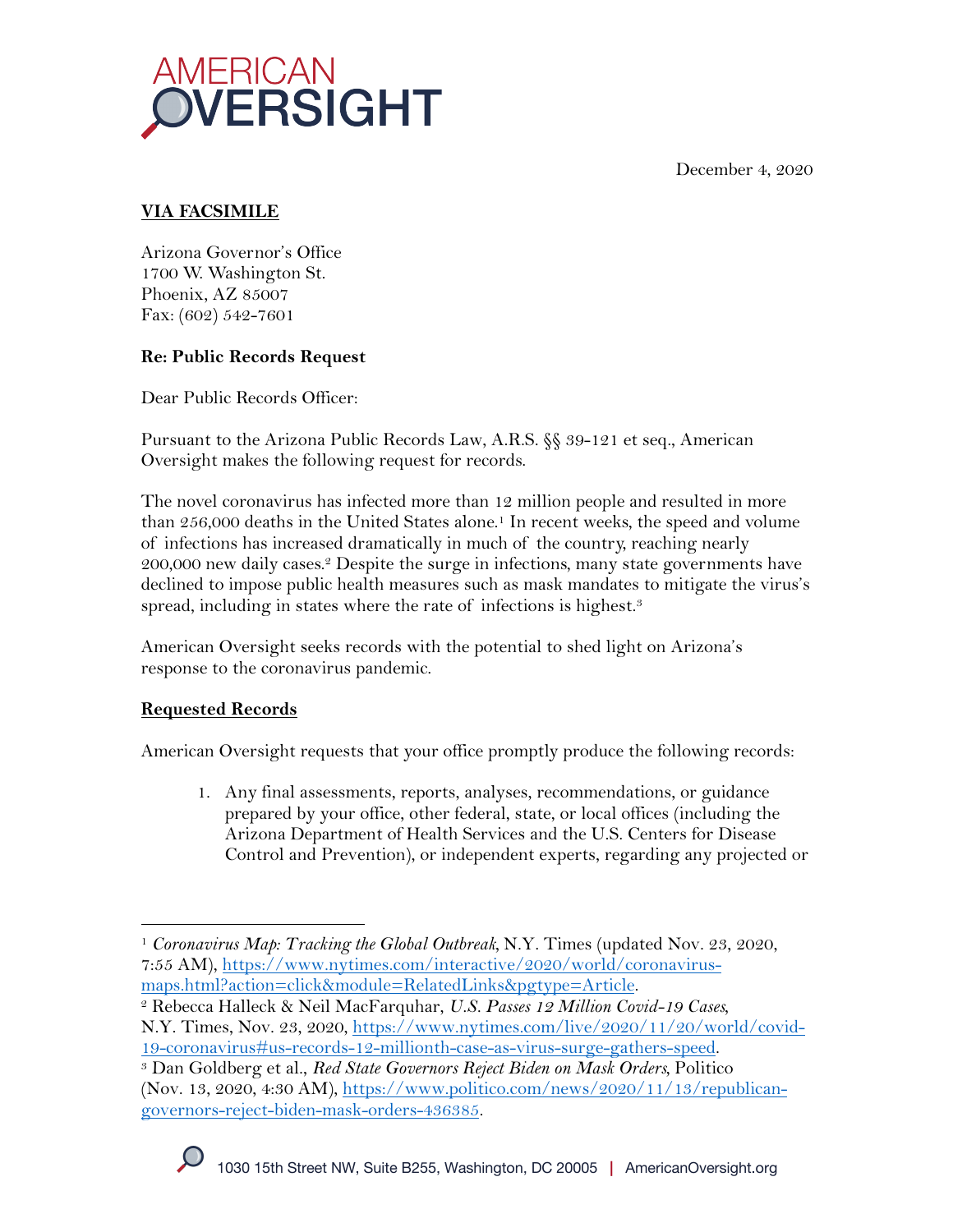actual effects or impacts of a statewide mask mandate on the spread of COVID-19.

2. Any final assessments, reports, analyses, recommendations, or guidance prepared by your office, other federal, state, or local offices (including the Arizona Department of Health Services and the U.S. Centers for Disease Control and Prevention), or independent experts, regarding any projected or actual effects of Arizona's current public health measures on the spread of COVID-19.

Please provide all responsive records from July 1, 2020, to the date the search is conducted.

### **Statement of Noncommercial Purpose**

This request is made for noncommercial purposes. American Oversight seeks records regarding Arizona public officials' response to the coronavirus pandemic. Records with the potential to shed light on this issue would contribute significantly to public understanding of operations of the government, including whether or to what extent the recent surge in infections has influenced the actions of state officials.<sup>4</sup>

Because American Oversight is a 501(c)(3) nonprofit, this request is not in American Oversight's financial interest and is not made for a commercial purpose. American Oversight's mission is to promote transparency in government, to educate the public about government activities, and to ensure the accountability of government officials. American Oversight uses the information gathered, and its analysis of it, to educate the public through reports, press releases, or other media. American Oversight also makes materials it gathers available on its public website and promotes their availability on social media platforms, such as Facebook and Twitter.<sup>5</sup>

Because this request is made for noncommercial purposes, American Oversight requests that any fees charged in connection with processing this request be limited to copying

<sup>4</sup> *See supra,* notes 1-3.

 $5$  American Oversight currently has approximately 15,600 page likes on Facebook and 106,000 followers on Twitter. American Oversight, Facebook, https://www.facebook.com/weareoversight/ (last visited Nov. 30, 2020); American

Oversight (@weareoversight), Twitter, https://twitter.com/weareoversight (last visited Nov. 30, 2020).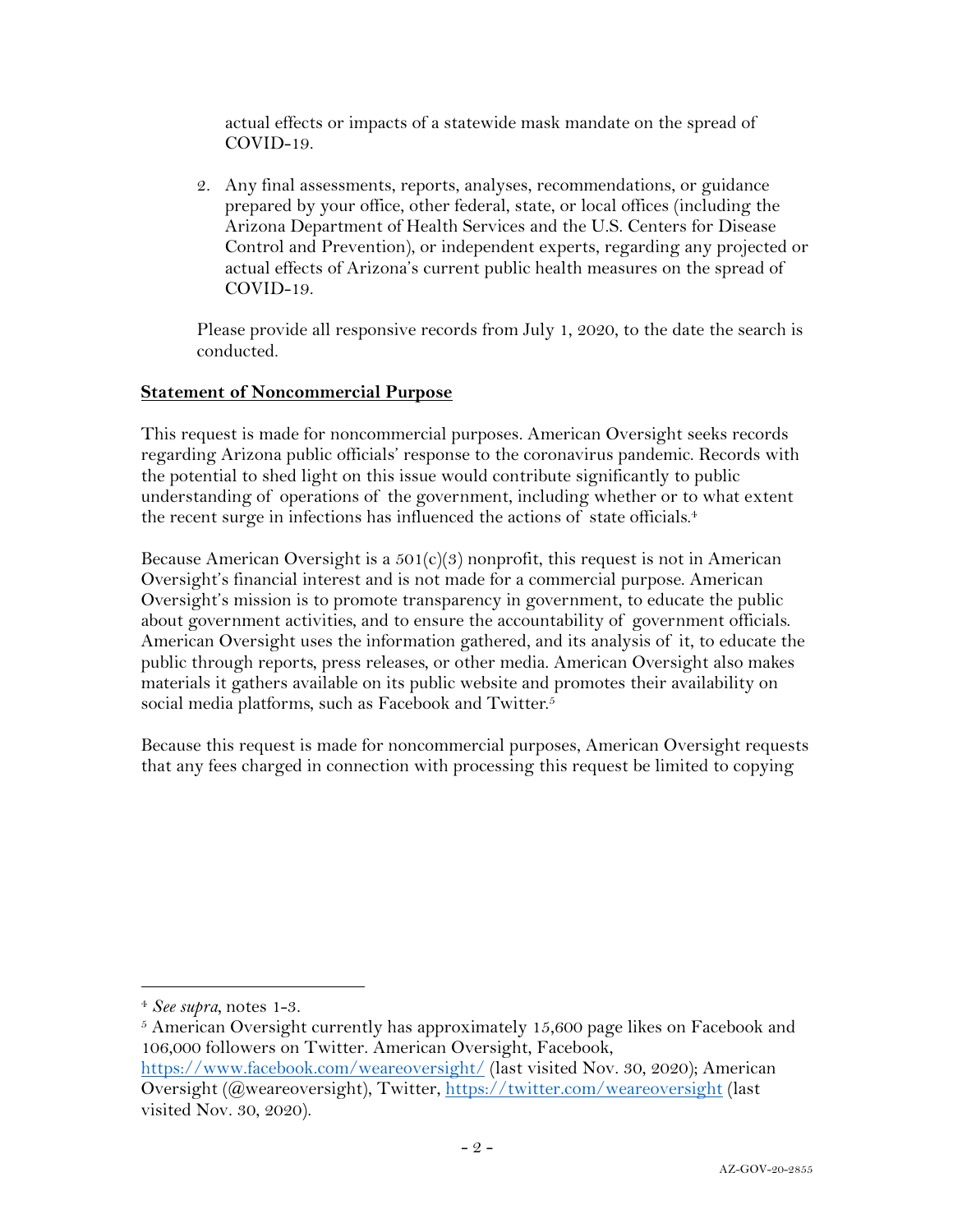and postage charges, if applicable.<sup>6</sup> Please notify American Oversight of any anticipated fees or costs in excess of \$100 prior to incurring such costs or fees.

### **Guidance Regarding the Search & Processing of Requested Records**

In connection with its request for records, American Oversight provides the following guidance regarding the scope of the records sought and the search and processing of records:

- In conducting your search, please understand the terms "record," in its broadest sense, to include any written, typed, recorded, graphic, printed, or audio material of any kind, and search all locations and systems likely to have responsive records, regardless of format, medium, or physical characteristics.
- Our request for records includes any attachments to those records or other materials enclosed with those records when they were previously transmitted. To the extent that an email is responsive to our request, our request includes all prior messages sent or received in that email chain, as well as any attachments to the email.
- Please search all relevant records or systems containing records regarding agency business. Do not exclude records regarding agency business contained in files, email accounts, or devices in the personal custody of your officials, such as personal email accounts or text messages.
- If any records are withheld in full or in part, pursuant to A.R.S. § 39- $121.01(D)(2)$ , please provide an index of records or categories of records that have been withheld and the reasons the records or categories of records have been withheld.
- In the event some portions of the requested records are properly exempt from disclosure, please disclose any reasonably segregable non-exempt portions of the requested records. If a request is denied in whole, please state specifically why it is not reasonable to segregate portions of the record for release.
- Please take appropriate steps to ensure that records responsive to this request are not deleted by the agency before the completion of processing for this request. If records potentially responsive to this request are likely to be located on systems where they are subject to potential deletion, including on a scheduled basis, please take steps to prevent that deletion, including, as appropriate, by instituting a litigation hold on those records.

<sup>6</sup> A.R.S. § 39-121.01(D)(1); *see also Hanania v. City of Tucson*,128 Ariz. 135, 624 P.2d 332 (Ct. App. 1980). Furthermore, because this request is for noncommercial purposes, additional fees provided for under A.R.S. § 39-121.03(A) are not applicable and should not be assessed.